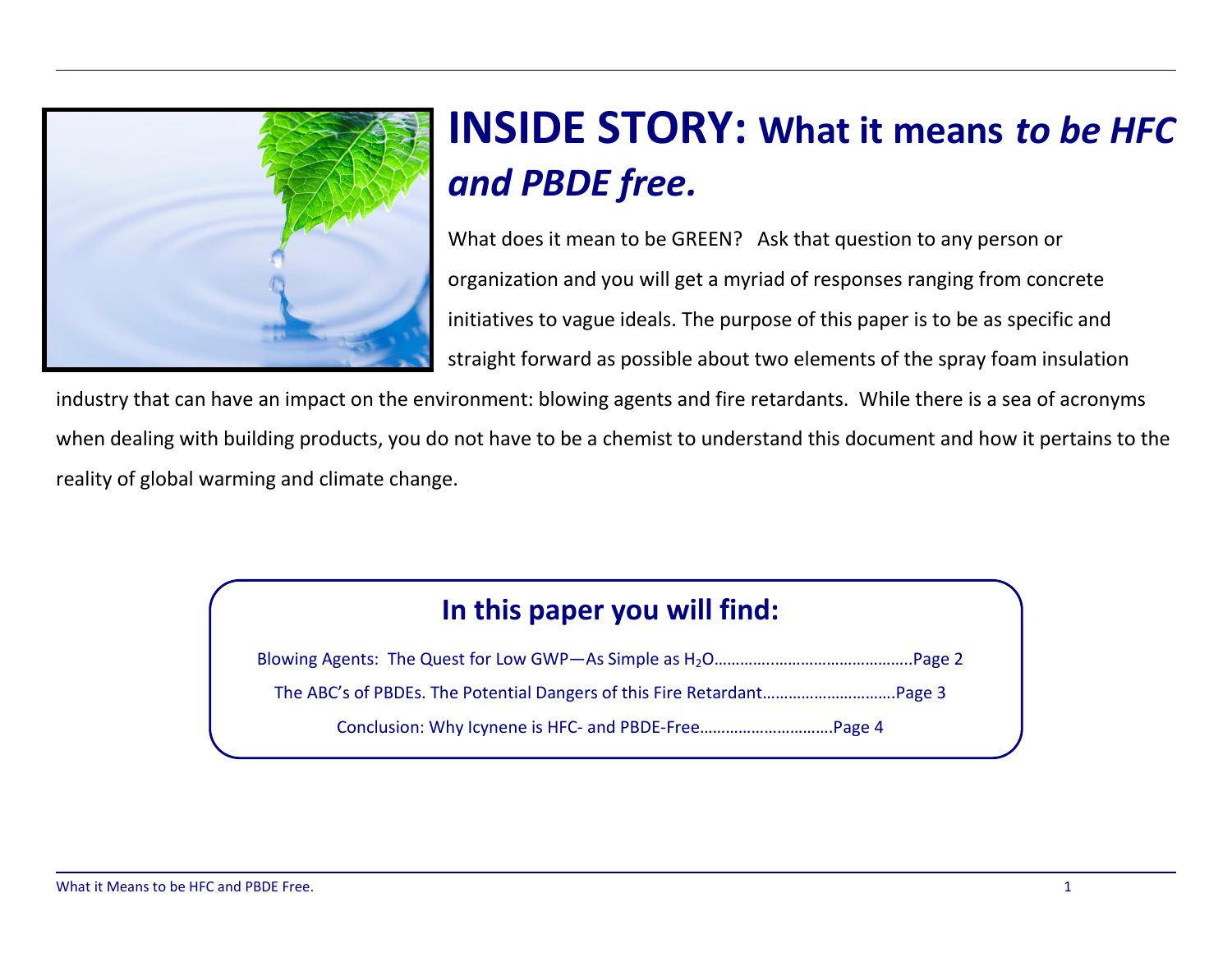### The Quest for Low GWP- As Simple as  $H_2O$

### Global Warming Potential: Simplified

**Global warming potential (GWP)** is a measurement of how much a given mass of greenhouse gas is estimated to contribute to global warming relative to that of the same mass of carbon dioxide which has a GWP of 1. For example<sup>1</sup>, methane is 21 times more heat retentive than carbon dioxide, so it has a global warming potential of 21. Similarly, nitrous oxide has a global warming potential of 310.

When used in place of air-permeable insulation, spray foam insulation can reduce home heating and cooling costs by up to 50% <sup>2</sup> and lead to a reduction in related greenhouse gas emissions.

However many spray foam products employ blowing agents that can contribute to global warming. Selecting spray foam insulation that does not use a high GWP blowing agent helps build a brighter future and further reduce the environmental impact of the homes we build.

### A Green History Lesson: Chlorofluorocarbons (CFCs)

Developed in 1928 as a replacement refrigerant for ammonia<sup>3</sup>, CFCs are a family of chemical compounds containing chlorine, fluorine and carbon. CFCs gained widespread popularity after World War II and were used in aerosol-spray propellants, refrigerants, solvents, and foam-blowing agents because of their nontoxic and nonflammable properties.

However, during the 1970s studies showed that CFCs accumulated in the Earth's stratosphere and had tremendous **ozone depletion potential (ODP)**. Since stratospheric ozone shields living organisms from the harmful effects of the sun's radiation, CFCs were thus

determined to be a serious environmental threat. CFCs were phased out in the mid-90s as a result of the Montreal Protocol<sup>4</sup>.

#### The Next Generation: Hydrochlorofluorocarbons (HCFCs)

By adding hydrogen to the formulation, chemists had developed a replacement that was less damaging because it allowed the CFCs to break down before reaching the ozone layer. However, HCFCs such as HCFC-141B still release chlorine that can reach the upper atmosphere and thus are considered to have high ODP. They too have been phased out.

### 3rd Generation Blowing Agents: **Hydrofluorocarbons (HFCs)**

With the phase outs of CFCs and HCFCs, third-generation blowing agents such as HFC-365mfc and HFC-245fa were developed and have become widely used in many polyurethane (PU) foam applications including spray. However, ODP is just one aspect of environmental concern. Climate change and global warming have become the major issues on both the public and political fronts putting great pressure on the spray foam industry to address the global warming potential (GWP) of its products.

Fortunately, alternatives to HFC-blown spray foam are readily available. To learn about the benefits of non-HFC blown products turn to page 4.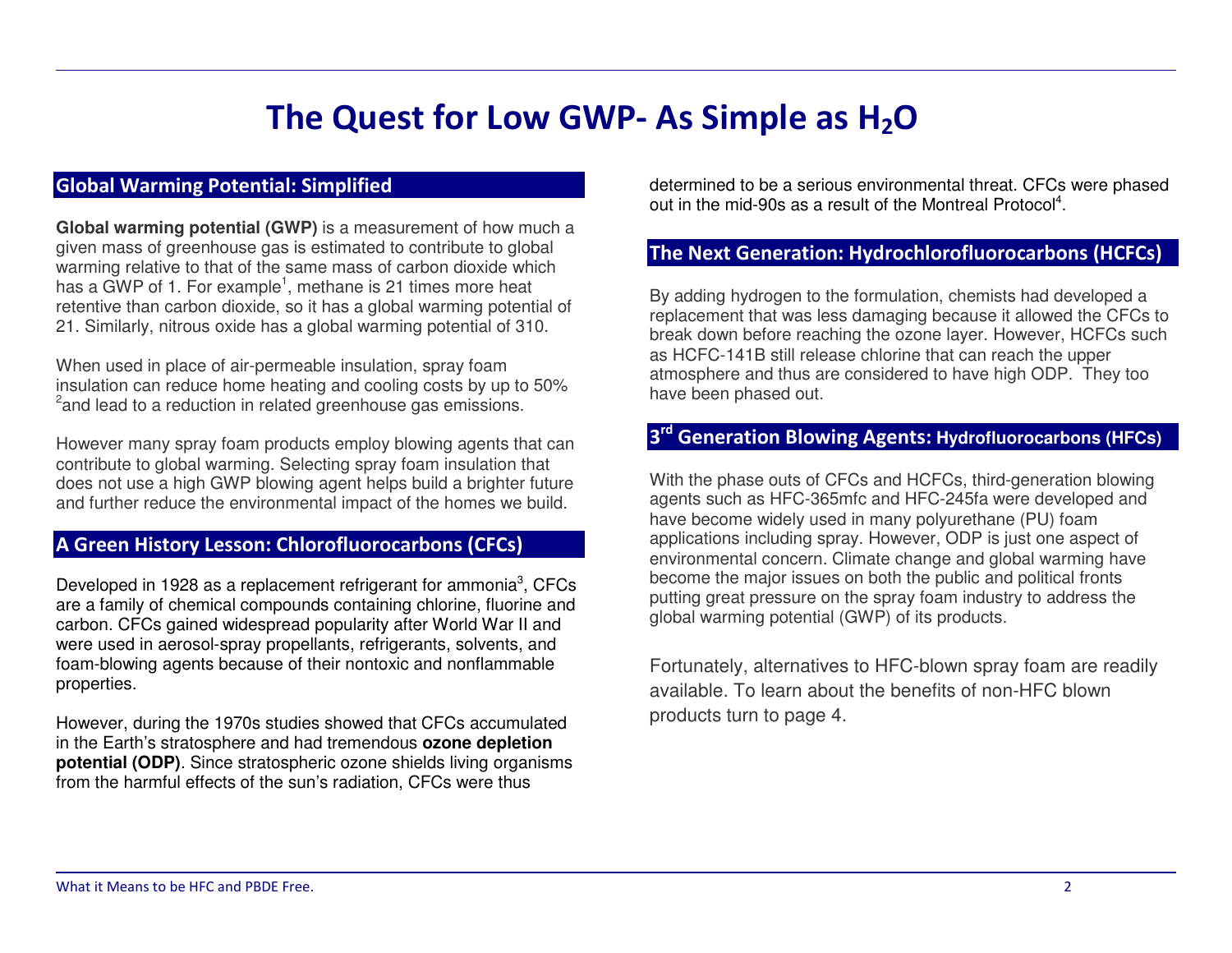### The ABCs of PBDEs. The Potential Dangers of this Fire Retardant

Polybrominated Diphenylethers (PBDEs) are synthetic chemicals known for their fire resistant properties. These manmade chemicals have been used in a variety of consumer and commercial products from toys and electronics to building materials including some polyurethane foam. The problem? Though these chemicals may have saved some lives, the long term hazards to our population through their widespread use may vastly outweigh their fire retardant benefits.

### Potential Dangers of PBDEs

97% of Americans have detectable levels of PBDEs in their system. It has been found in human breast milk in North America and Europe in low concentrations but the amounts have been doubling ever 4-6 years since the 1970s.

Animal studies have shown these chemicals affect neurological and reproductive behavior. Preliminary studies in humans show that these fire retardants may indeed affect human female reproduction.

In reviewing this research the EPA has determined that certain PBDEs are persistent and toxic to both humans and the environment.

PBDEs are not chemically bound to plastics, foam, fabrics, or other products in which they are used, making them more likely to leach out of these products.<sup>6</sup>

DecaBDE also can degrade to more toxic chemicals that are frequently found in the environment and are hazardous to wildlife.

### Types of Commercial PBDEs

There are three different types of commercial PBDEs:

- **PentaBDE**
- **OctaBDE**
- **DecaBDE**

PentaBDE and OctaBDEs are no longer produced in the United States because of the long term health and safety implications. On December 17, 2009, as the result of negotiations with EPA, the two U.S. producers of decabromodiphenyl ether (decaBDE), Albemarle Corporation and Chemtura Corporation, and the largest U.S. importer, ICL Industrial Products, Inc., announced commitments to phase out DecaBDE in the United States by December 31, 2012.

For Icynene's stance on PBDEs, turn to Page 4.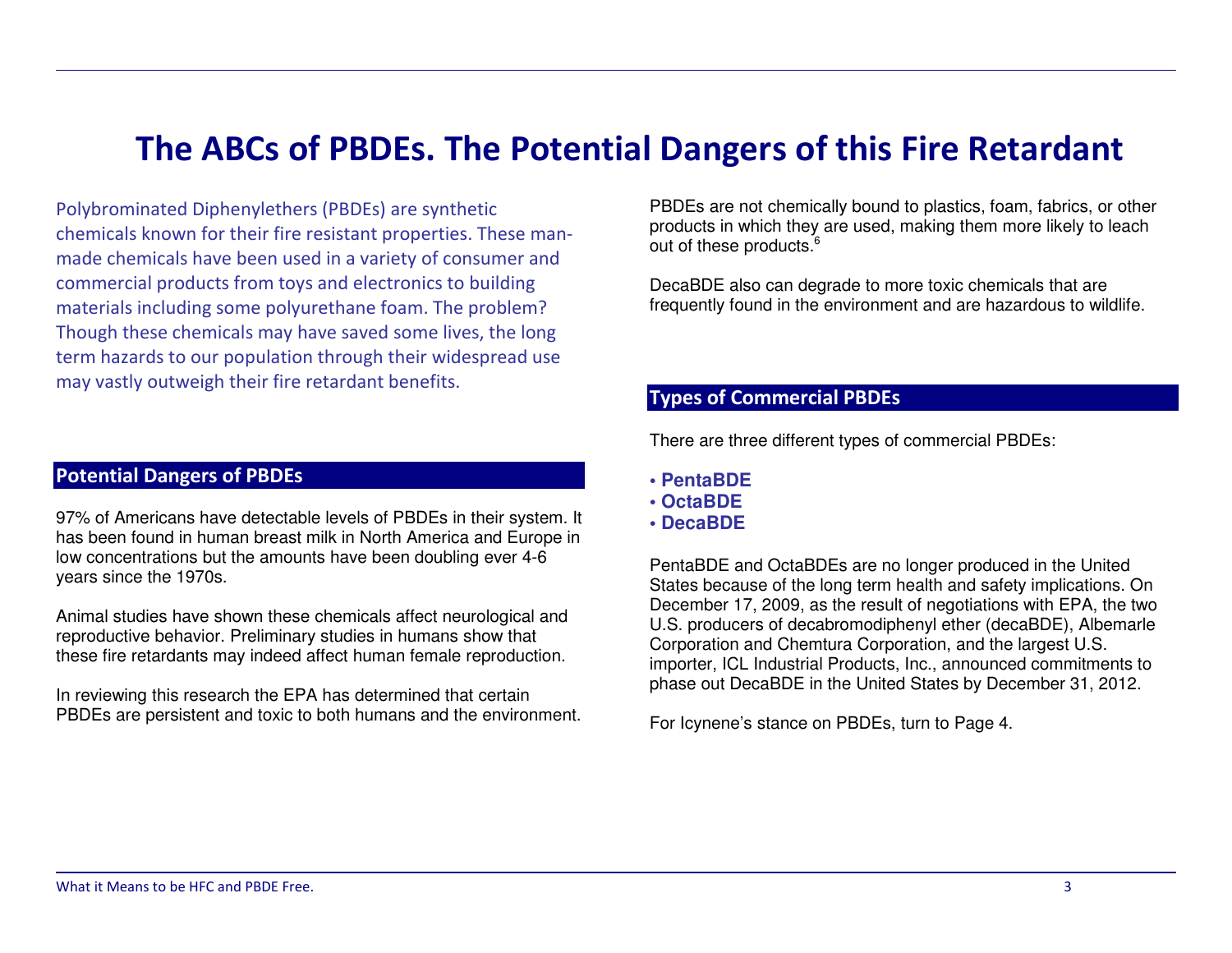## Conclusion: Why Icynene is HFC and PBDE Free

### Benefits of a non-HFC Blowing Agent

There are several key characteristics that a blowing agent should ideally have:

- Low toxicity **·** Zero ODP
	- Low GWP **·** Stable
- Nonflammable **·**Liquid at room temperature
- 

Source:

 http://www.epa.gov/Ozone/geninfo/gwps.html

Icynene has undertaken a great deal of research and development to ensure their formulations function at optimal levels without the use of an HFC blowing agent. With Icynene products, water reacts with the A component and it is this reaction that creates the millions of tiny cells that form the insulation and air barrier material.

With a GWP of 1, Icynene's 100% water-blown solutions have far less environmental impact than the current HFCs used for spray foam insulation.

| <b>BLOWING AGENT</b> | <b>GWP</b> |
|----------------------|------------|
| HFC-365mfc           | 782 (950)  |
| HFC-245fa            | 1020 (950) |
| Water/ $CO2$         |            |

Icynene products are a 100% water-blown and HFC-free.

#### Icynene's Stance on PBDEs

The long term verdict on the effect to human health is still to be determined but the prognosis doesn't appear to be positive. It's admittedly very difficult to even determine if the spray foam product you have purchased contains these chemicals based on product literature or Material Safety Data Sheets (MSDS).



At Icynene, the safety of the customer and installer is paramount. PBDEs are not used in Icynene formulations.

This is clearly stated on the Company's Product Spec sheets. Icynene spray foams meet ASTM E84 requirements

as fire rated products without the need to employ PBDEs.

We only have one planet and we want it to remain assustainable as possible.